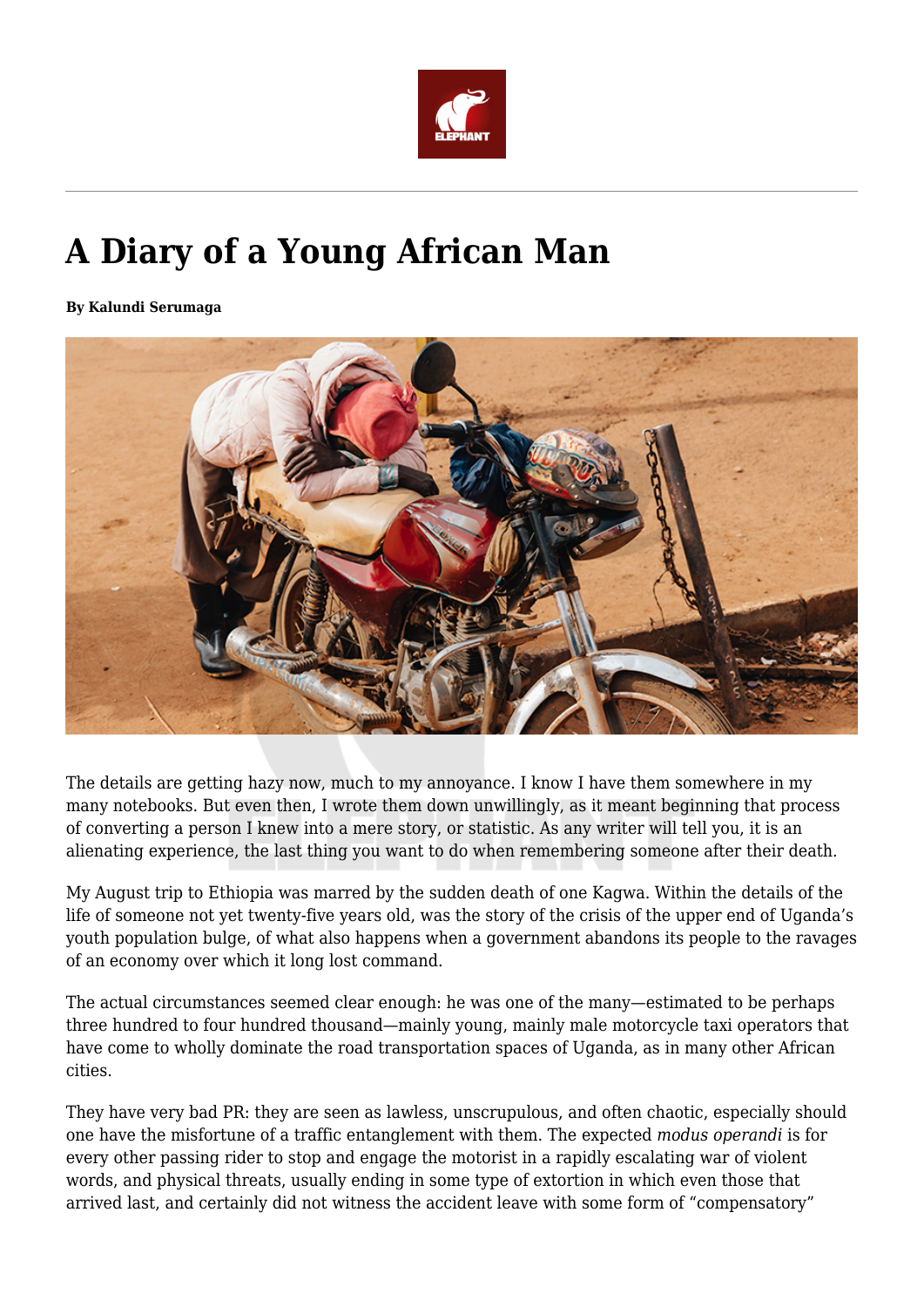payment. The issue of who was actually in the wrong is often irrelevant.

Kagwa was as similar to, and as different from, all the others, which is a normal thing with a stereotype—you would be hard-pressed to find any person who wholly conforms to one.

What I certainly do remember is that, like many of his colleagues, Kagwa was not as he wished to be seen. He was in fact a plumber by training, who had found little employment in his chosen trade. Much like the cliché of the restaurants of Los Angeles being staffed by waiting staff who see themselves as actors, many of these gentlemen seem to be at a remove from themselves.

Of the five or six I use regularly, one is also a land broker, another an electrician, there is a lawn cutter and even a police informant. Two others—brothers, no less—are also both grass cutters, and yet another two are chauffeurs who do the school run using the parents' cars before joining their fellow bikers at the "stage".

Like with all trades, their skills have deteriorated through lack of frequent use (the electrician once made some positively hazardous "repairs" for me), and so the skill that paid them was ferrying people through the grinding traffic to which they are a contributing factor.

As is to be expected with such a system, the oversupply has created a crisis.

On the one hand, the formal economy has simply not trickled down. There is little formal employment, skilled or otherwise, into which these youth can be absorbed. On the other, two decades of a government policy of dismantling the public institutions—such as cooperatives and agricultural banks—that facilitated a viable interface between traditional agriculture and the modern food commodities market, has progressively collapsed the informal economy, principally rural agriculture.

This has broken a previously frugal but stable rural family-based employment system, and left the youth streaming into urban spaces, or even just urbanising rural spaces in search of new occupations. Often, they have bought a one-way ticket out of the extended family network, cashing in their birthright to make a down payment on their first bike.

This essentially lumpenised economy is the pool into which the human resource from all the other failing sectors drains. It survives because it must.

Having said that, incidents of *boda boda* riders being killed or suffering serious, often permanent injuries are legion. These young men are heavily over-represented in the orthopaedic wards. Kagwa was in fact the second fatality in our neighbourhood in the space of a few months after one Jjemba was flung helmetless over the bonnet of an SUV that had made a sudden turn, never regaining consciousness after his unprotected head hit the tarmac. The driver—a Chinese expatriate—was forced by a small mob to drive the man to a nearby hospital, but he refused to pay for the cost of a head scan despite having a substantial amount of cash on him, as was later found out at the police station he was then dragged to. The cash may have been more useful to him there, as he was later released without charge after a couple of days' detention.

And so *boda boda* riders have acquired a reputation as violent and quarrelsome, a reputation complicated by the interests that then latch onto their predicament, like the constant inducements to work as informers while, ironically, being robbed by thugs pretending to be customers.

To be young is to have hope. So all these hinderances did not deter Kagwa from pursuing his interests. He was a keen member of the very local soccer league, replete with its own legends, and of their occasional jogging gang. He also knew where to buy the most lethal strains of moonshine,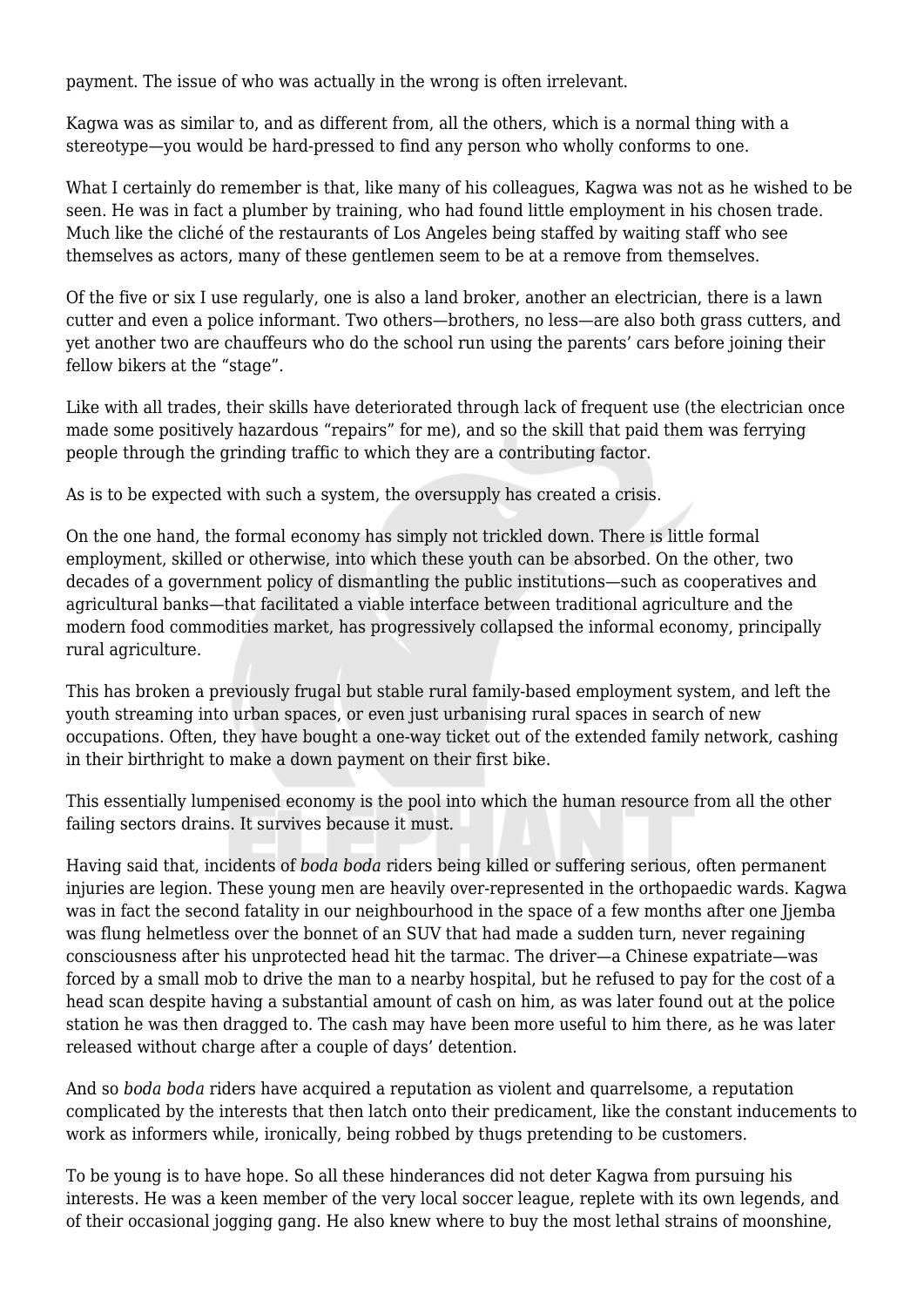which was to be his undoing.

Among those hopes was Kagwa's desire to become a grown man by starting his own family. This is where the youth crisis bites: at that point of attempted transition into full adulthood, or some semblance of it, through the struggle to secure three things: a permanent home, a family, and a steady income.

Looking back, I can see now that that was the point at which all the situations in Kagwa's life—born of the crisis in our city and economy-—became unsustainable, and may have indirectly led to his death.

After over a year of knowing him, Kagwa proudly showed me the logbook to his bike. He had finally paid off the last outstanding installments of the loan he had taken out to acquire the bike, which then died the very next morning.

The credit regime is quite burdensome. On taking the loan, one must pay a monthly installment which includes interest and administrative fees. Defaulting makes one vulnerable to repossession, no matter how long you have been making repayments, and then one has to pay off the defaulted amount, the equivalent of two months going forward, as well as a penalty fine to get their ride back.

With some companies, I am told, repayment terms are enforced by means of a hidden tracking device. I am not sure if one had been planted on Kagwa, as his usual ruse of parking the bike in the nearby churchyard and then skulking nearby until the heat was off, usually worked. I learned this from the occasions when Kagwa had apologetically declined to pick me up because he was in hiding from the loan company enforcers.

Once, to my surprise, less than a month after he had fixed his bike, he collected me on a brand new motorcycle, of which he was very proud. I became curious because it was me that had gifted him the money to get his old one back on the road.

I asked him what had happened: was he hiring out the old one (as some operators owning more than one would)? He said no and told me that he had sold it off. I asked him whether he had used the money from the sale to make a down payment on this new one. No. I asked if he had saved the money somewhere. Again no, he had had to spend it. I asked him what he had used to buy his new bike, and he told me that he had taken out another loan, from another company.

This was a life of pressure.

I do recall late one night before Christmas receiving a phone call from Kagwa. He was in desperate search of a chicken, but could not afford the seasonal prices. His wife had made it clear that she expected there to be chicken for dinner, and was not interested in excuses. He knew that I raised hens in the backyard because I often hired him to deliver the chickenfeed.

Kagwa's wife later left him. Her replacement came with other demands, foremost amongst which was that he begin formalising their union starting with a first customary visit to her parents. This is where the money from the sale of his original fully paid for motorbike went.

Then came the demands for an actual wedding ceremony. All this left him deeply in debt and under such pressure that, according to his colleagues at the stage, it led to him drinking heavily and then riding ever longer hours with hardly a break.

Part of me is left wondering just how much of an accident his crash was. We shall never know. Some witnesses report that he seemed to head straight into the path of the large oncoming car. His chest